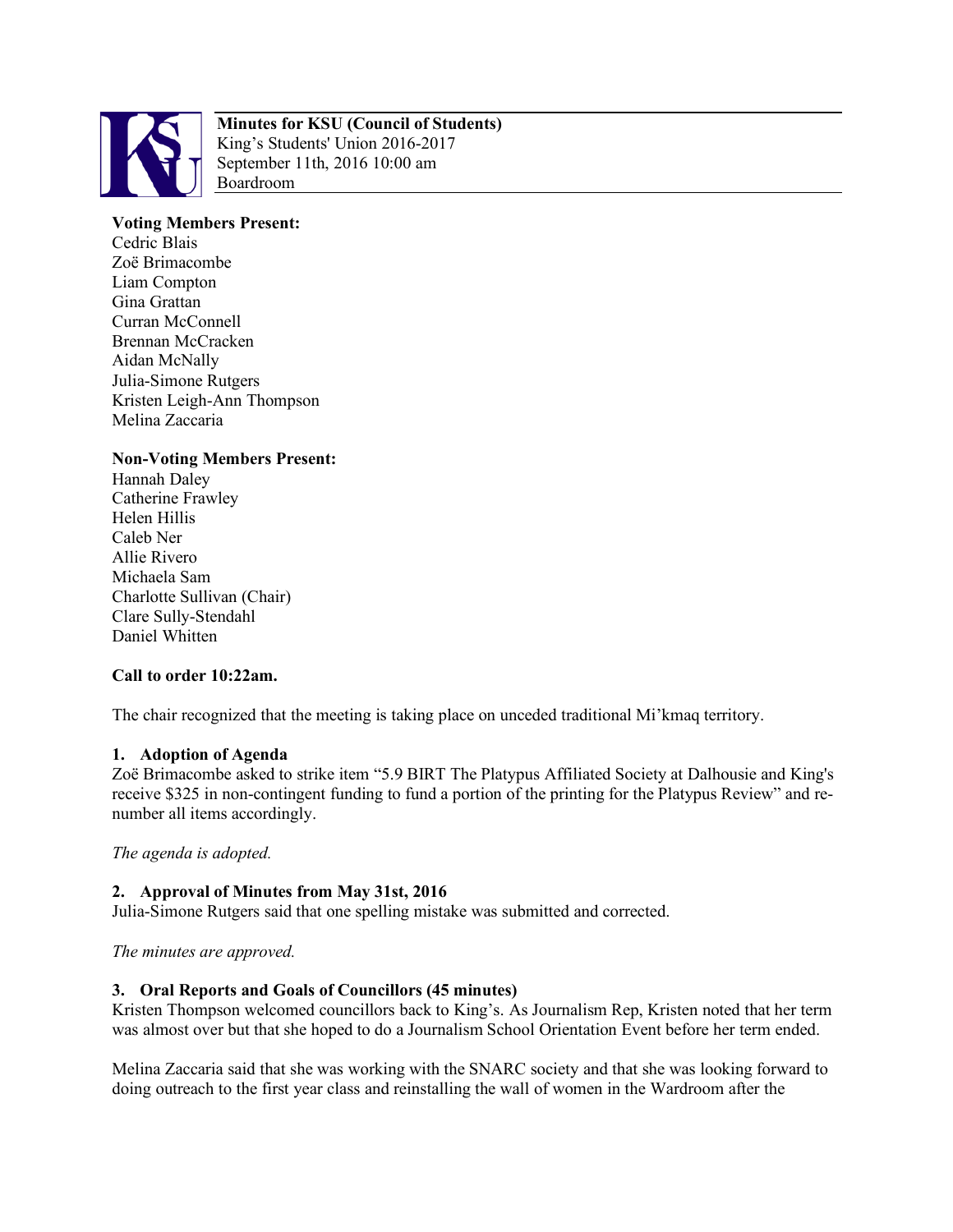renovations were complete. She said that she looked forward to ways that she could support the National Day of Action coming up.

Liam Compton said that he attended the Board of Governors meeting over the summer. He said that pension changes took up a significant portion of the discussion at the June Board Meeting. He said that the student Board Representatives have been working on for a long time on a project to make the Board meetings open to the public. He explained that currently board meetings are not open but that the student board representatives have advocated for consultation sessions. Liam also mentioned that fees are increasing including meal plan fees.

Curran McConnell said that he also attended the June Board Meeting. Curran also discussed the changes to the King's Pension Plan and said that Faculty felt that the Board's Consultation on pension changes was inadequate.

Cedric Blais said that the Day Students Society funded the Orientation Week Van and will be funding a new pool table in the Wardroom.

## **4. Reports of the Executive Committee ( attached) 4.1: Report of the President**

Daniel Whitten asked about the level of debate about tuition fee increases at the June Board of Governors Meeting. Aidan McNally responded that the student representatives raised students concerns very vocally to the board. While she noted increased sympathy for student issues, that sympathy did not translate to action.

Daniel Whitten asked whether there were any other votes against the tuition and fee increases other than Board Members. Aidan responded that she was doubtful but would check the minutes.

### **4.2: Report of the Student Life Vice President**

Curran McConnell asked about the make up of the Food Services Contract Committee. Brennan McCracken replied that the committee was chaired by the University's Bursar, Bonnie Sands and had other members including Director of Facilities, Alex Doyle; Dean of Students, Nicholas Hatt; Brennan as the student representative; Jennifer Barnhill from the Bursar's Office; Director of Finance, Darryl Murphy; and Don Sedgewick, Director of Special Projects.

### **4.3: Report of the Financial Vice President 4.4: Report of the External Vice President 4.5: Report of the Communications Vice President**

### **5. Action Items**

### *Society Ratification*

#### 5.1 BIRT the King's Foreign Film Society be ratified as a Tier I Society for the 2016/2017 academic year. *Moved by Brennan McCracken*

Brennan McCracken that the King's Foreign Film society had ratified in previous years and recommended that councillors vote in favour of the motion as their documents were in order.

*The motion is adopted.*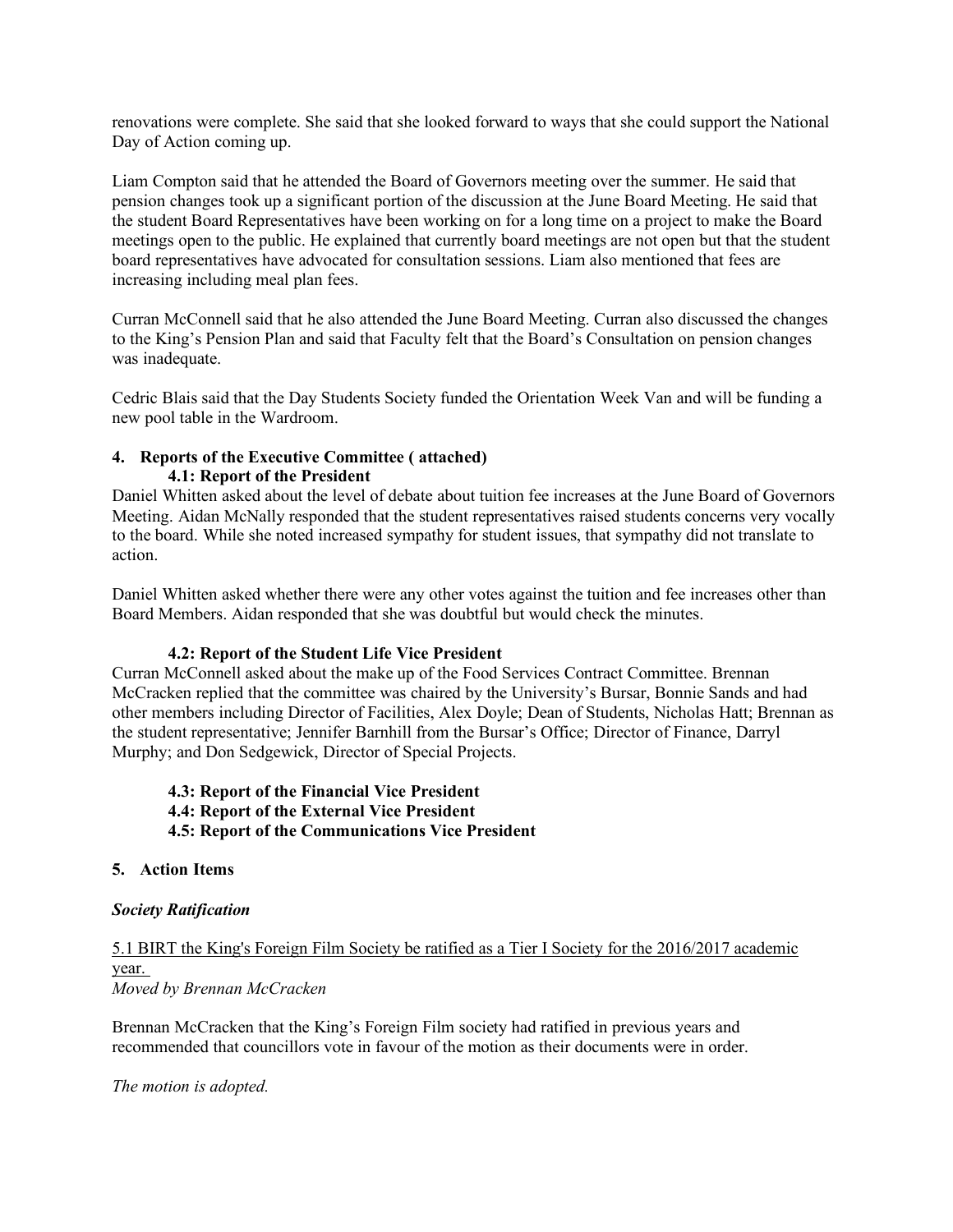## 5.2 BIRT the Dalhousie Dance Society be ratified as a Tier I Society for the 2016/2017 academic year. *Moved by Brennan McCracken*

Brennan McCracken said that the Dalhousie Dance Society had ratified in previous years and recommended that councillors vote in favour of the motion as their documents are in order.

## *The motion is adopted.*

5.3 BIRT the King's P.R.I.D.E. Society be ratified as a Tier I Society for the 2016/2017 academic year. *Moved by Brennan McCracken*

Brennan McCracken said that the King's PRIDE society was a society that worked to create equity for the LGBTQIA community. He also said that the society had been ratified previously and that all of their documents were in order. He recommended their ratification for approval.

### *The motion is adopted.*

## 5.4 BIRT the King's Wordsmiths Society be ratified as a Tier I Society for the 2016/2017 academic year. *Moved by Brennan McCracken*

Brennan McCracken said that the King's Wordsmiths are a society that aims to provide a space for creative writers to craft and share their works. He said that their ratification package was in good standing and recommended their ratification for approval.

## *The motion is adopted.*

## 5.5 BIRT Le Salon be ratified as a Tier I society for the 2016/2017 academic year. *Moved by Brennan McCracken*

Brennan McCracken said that Le Salon was a society that provides a drop-in space for students to attend and work on their French. He said that the society had been ratified in the past and recommended their ratification for approval.

### *The motion is adopted.*

5.6 BIRT the Contemporary Studies Society be ratified as a Tier II Society with special designation for the 2016/2017 academic year. *Moved by Brennan McCracken*

Brennan McCracken said that the CSP society was applying for Tier II society status and their ratification would also mean the society would attain special designation and have the ability to apply for alcohol funding. He said that both their ratification package and bank statements were in good standing.

*The motion is adopted.*

5.7 BIRT the DalKing's Swing Dance Society be ratified as a Tier II society with special designation for the 2016/2017 academic year. *Moved by Brennan McCracken*

Catherine Frawley of the Dal/King's Swing Dance society talked about the society and said that they host a number of events on the Dalhousie campus and in off-campus spaces. Catherine said that the society is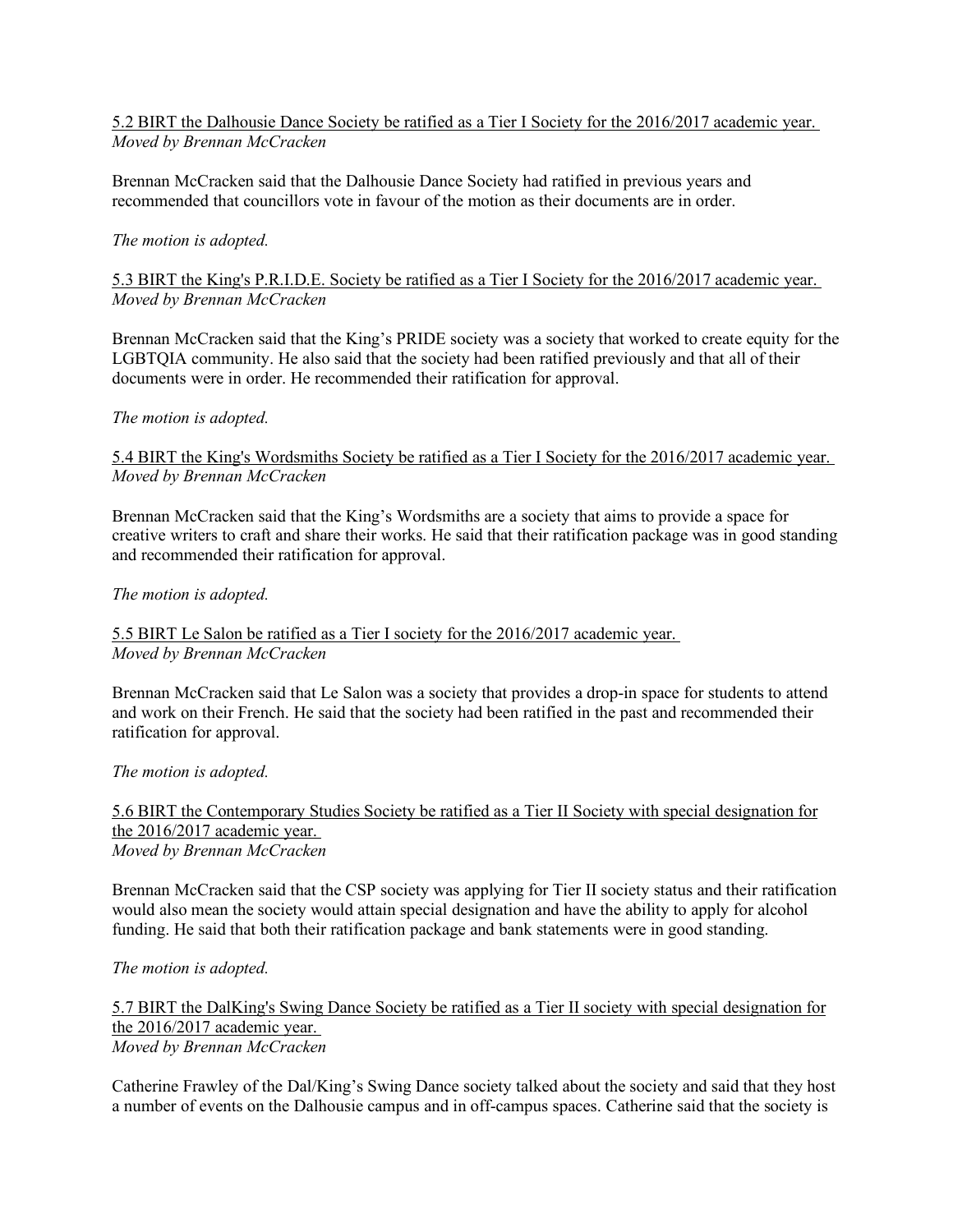open to everyone and that no experience was required, that no partner was required, and said that they were a very welcoming community.

Aidan McNally asked if this was the second year that the society would be applying for Tier II status. Catherine Frawley said she was unsure. Brennan replied

## *The motion is adopted.*

## 5.8 BIRT the Haliburton Society be ratified as a Tier II Society with special designation for the 2016/2017 academic year. *Moved by Brennan McCracken*

Clare Sully-Stendahl said that the Halliburton Society was an important part of the King's Community, as a literary society that convenes. They applied for Tier II status and had done so in the past.

*The motion is adopted.*

# *Funding Requests*

5.9 BIRT Le Salon receive \$23.98 in contingent funding to purchase snacks for their first meeting of the year on Thursday, September 15th. *Moved by Zoë Brimacombe Finance Committee has no recommendation*

Zoë outlined that finance committee had not been convened for the 2016/2017 year and therefore all funding requests did not have recommendations. She also explained the difference between contingent and non-contingent funding.

Zoe said that she was in favour of providing funding for snacks for Le Salon's first meeting.

### *The motion is adopted.*

5.10 BIRT The Haliburton Society receive \$1730.07 in non-contingent funding to run events throughout the year including bi-weekly meetings, a fellow's dinner and reception, acquisitions, and banking fees. *Moved by Zoë Brimacombe Finance Committee has no recommendation*

Zoë said that the Haliburton Society was requesting all their funding for the year, which a few societies do on campus. She said that the society's request included alcohol funding and that the society went through the proper procedures including having the request approved by Dean of Students, Nicholas Hatt, and that they had filled out the additional alcohol approval form. Zoë recommended voting in favour.

*The motion is adopted.*

## *Committee Hiring*

| 5.11 BIRT                                               |  | and | be elected as members |
|---------------------------------------------------------|--|-----|-----------------------|
| of KSU Finance Committee for the 2016/17 academic year. |  |     |                       |
| Moved by Zoë Brimacombe                                 |  |     |                       |